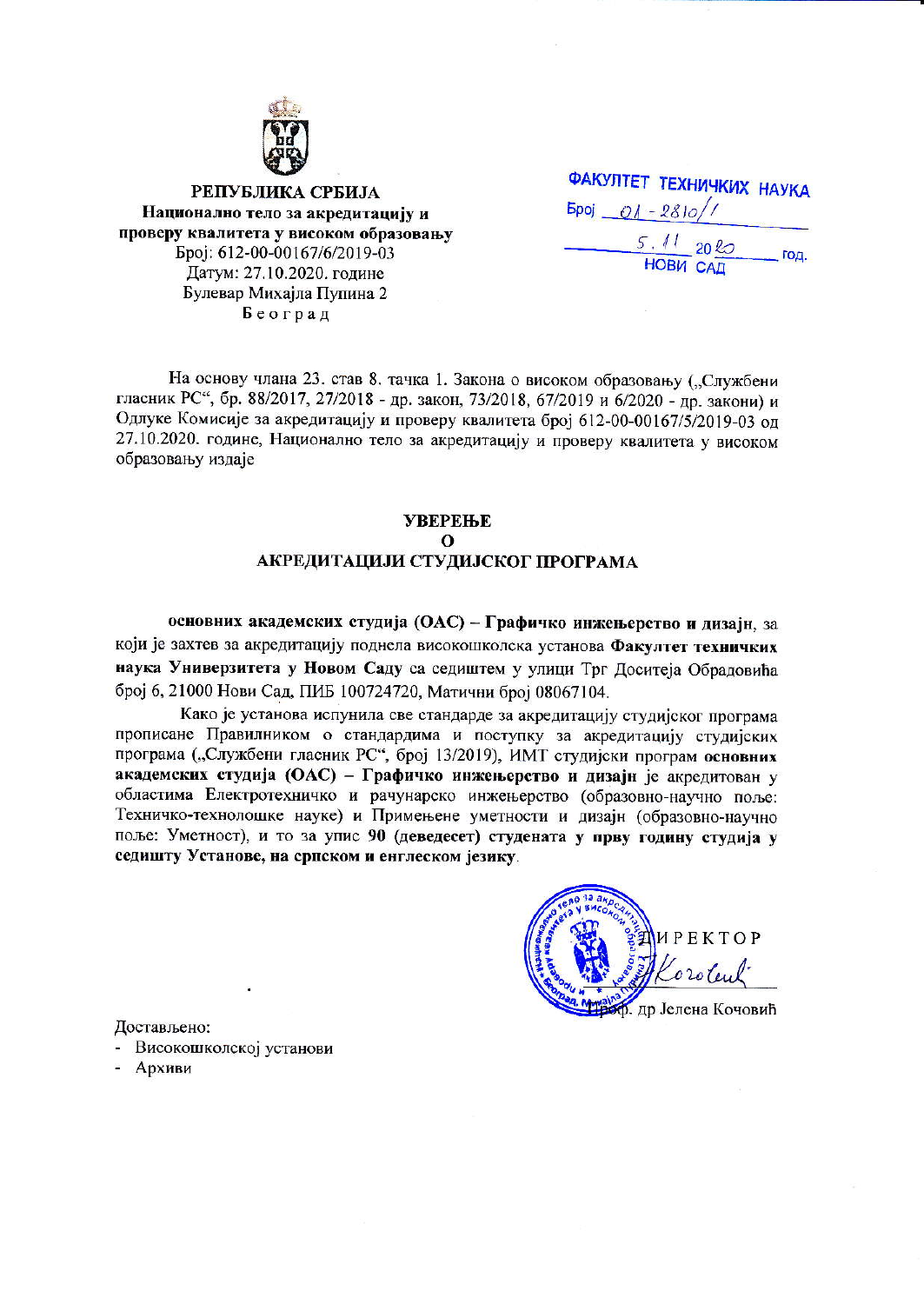

Република Србија КОМИСИЈА ЗА АКРЕДИТАЦИЈУ И ПРОВЕРУ КВАЛИТЕТА Epoi: 612-00-01307/2012-04 14.06.2013. године Београд

#### **УВЕРЕЊЕ** О АКРЕЛИТАЦИЈИ СТУДИЈСКОГ ПРОГРАМА ОСНОВНИХ АКАДЕМСКИХ СТУДИЈА

Утврђује се да УНИВЕРЗИТЕТ У НОВОМ САДУ - ФАКУЛТЕТ ТЕХНИЧКИХ НАУКА са седиштем у ТРГ ДОСИТЕЈА ОБРАДОВИЋА 6, НОВИ САД, ПИБ: 100724720, Матични број: 08067104, испунио је стандарде прописане Правилником о стандардима и поступку за акредитацију високошколских установа и студијских програма ("Службени гласник РС" број 106/06, 112/08), за акредитацију студијског програма основне академске студије - ГРАФИЧКО ИНЖЕЊЕРСТВО И ДИЗАЈН као интердисциплинарне у техничко-технолошком пољу и уметност, а у области технолошко инжењерство-графичко инжењерство, ликовна уметност, примењена уметност, дизајн за упис 90 (деведесет) студената у прву годину у седишту Установе, за извођење на српском и енглеском језику.

Ово уверење издаје се на основу члана 16. став 5. тачка 1) Закона о високом образовању ("Службени гласник РС" број 76/05, 100/07, 97/08, 44/10).

Достављено: - високошколској установи - архиви КАПК

#### **ПРЕДСЕДНИК**

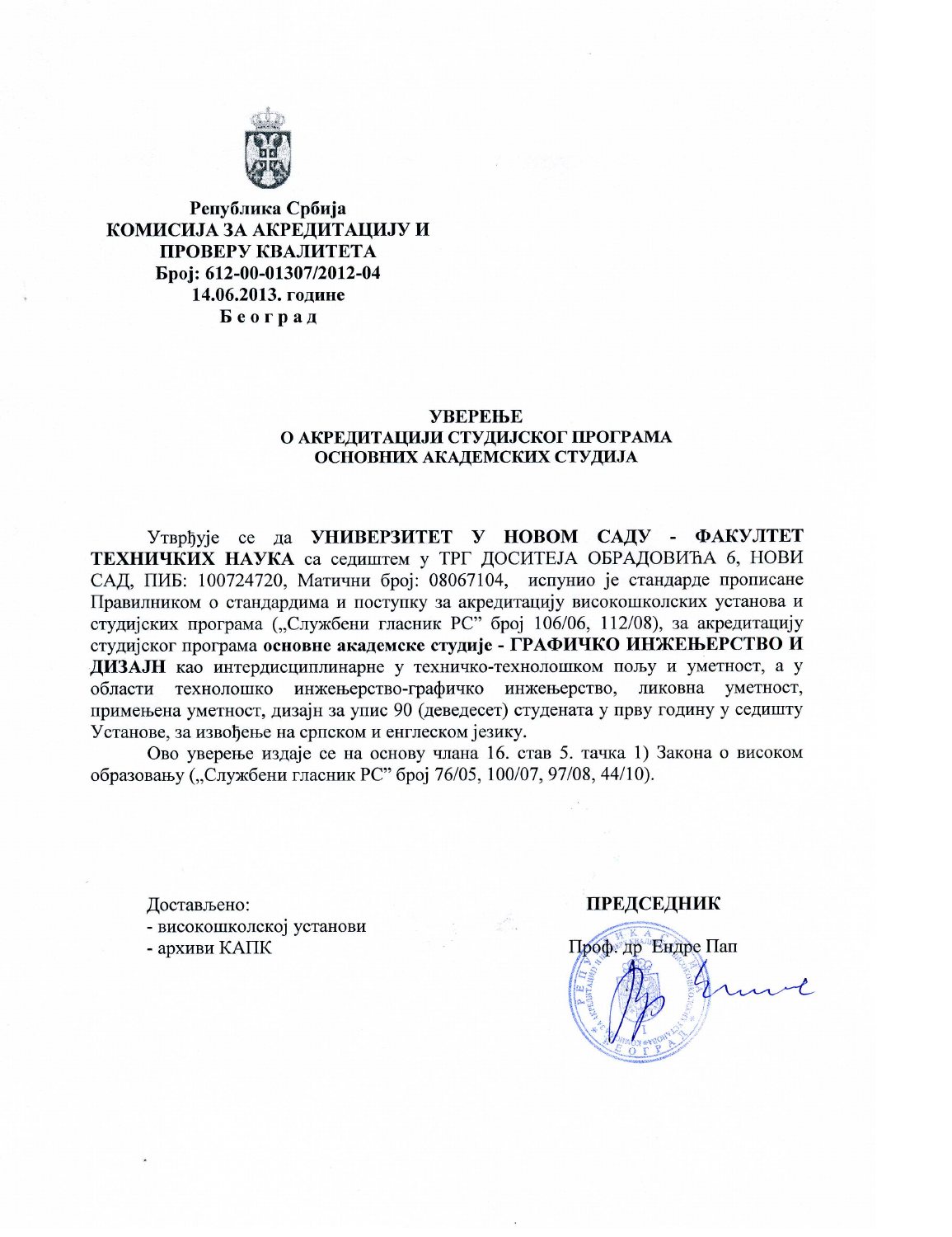

Република Србија КОМИСИЈА ЗА АКРЕДИТАЦИЈУ И ПРОВЕРУ КВАЛИТЕТА Број: 612-00-00769/2012-04 25.05.2012. године Београд

## ДОПУНА УВЕРЕЊЕ О АКРЕДИТАЦИЈИ СТУДИЈСКОГ ПРОГРАМА ОСНОВНИХ АКАДЕМСКИХ СТУДИЈА

ФАКУЛТЕТ ТЕХНИЧКИХ НАУКА Универзитета у Новом Саду, са седиштем у Новом Саду, Трг Доситеја Обрадовића 6, испунио је стандарде прописане Правилником о стандардима и поступку за акредитацију високошколских установа и студијских програма ("Службени гласник РС" број 106/06,112/08), за акредитацију интердисциплинарног студијског програма: Основне академске студије - ГРАФИЧКО ИНЖЕЊЕРСТВО И ДИЗАЈН, у оквиру интердисциплинарног поља: техничко-технолошких наука, 2) уметности, у областима поља техничко-технолошких наука, ликовна уметност и примењена уметност и дизајн и то за упис 120 (стодвадесет) студената у прву годину у седишту Установе у трајању од 4 године за извођење на српском и енглеском језику у оквиру одобреног броја студената.

Ова допуна уверење издаје се на основу члана 16. став 5. тачка 1) Закона о високом образовању ("Службени гласник РС" број 76/05,100/07,97/08,44/10).

Достављено: - Високошколској установи - архиви КАПК

ПРЕДСЕДНИК Проф. др Вера Вујчиг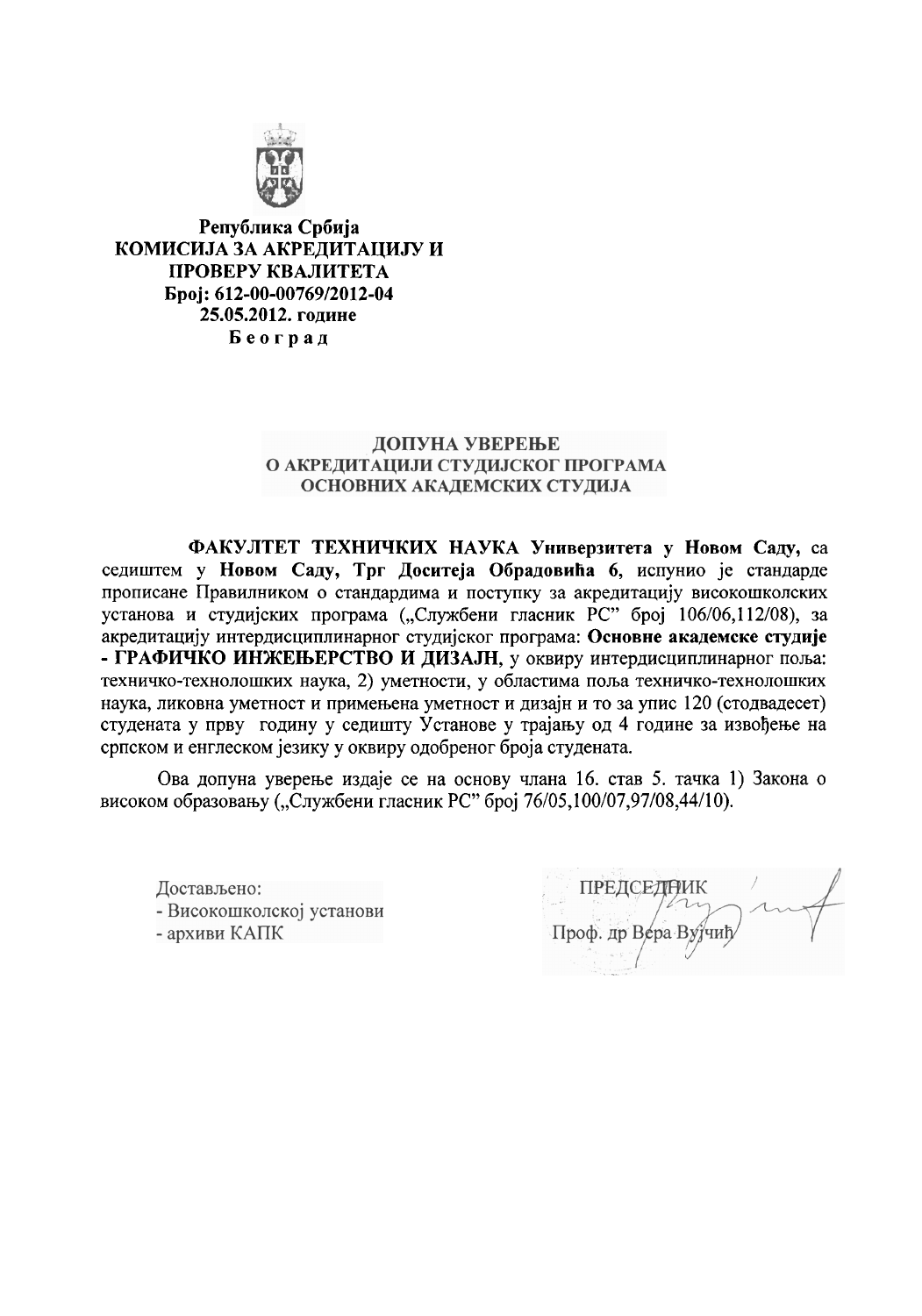

#### Република Србија КОМИСИЈА ЗА АКРЕДИТАЦИЈУ И ПРОВЕРУ КВАЛИТЕТА

#### ИЗМЕНА УВЕРЕЊЕ О АКРЕДИТАЦИЈИ СТУДИЈСКОГ ПРОГРАМА ОСНОВНИХ АКАДЕМСКИХ СТУДИЈА

Факултет техничких наука Универзитета у Новом Саду, са седиштем у Новом Саду, Трг Доситеја Обрадовића 6, испунио је стандарде прописане Правилником о стандардима и поступку за акредитацију високошколских установа и студијских програма ("Службени гласник РС" број 106/06), за акредитацију интердисциплинарног студијског програма: Основне академске студије ГРАФИЧКО ИНЖЕЊЕРСТВО И ДИЗАЈН, у оквиру интердисциплинарног поља: техничко-технолошких наука, 2) уметности, у областима поља техничко-технолошких наука, ликовна уметност и примењена уметност и дизајн и то за упис 120 (стодвадесет) студената у прву годину у седишту Установе у трајању од 4 године.

Ова измена уверење издаје се на основу члана 16. став 5. тачка 1) Закона о високом образовању ("Службени гласник РС" број 76/05).

Epoj: 612-00-2237/2010-04

Београд, 24. 06. 2011. године

РЕДСЕДНИК Вера Вујчић